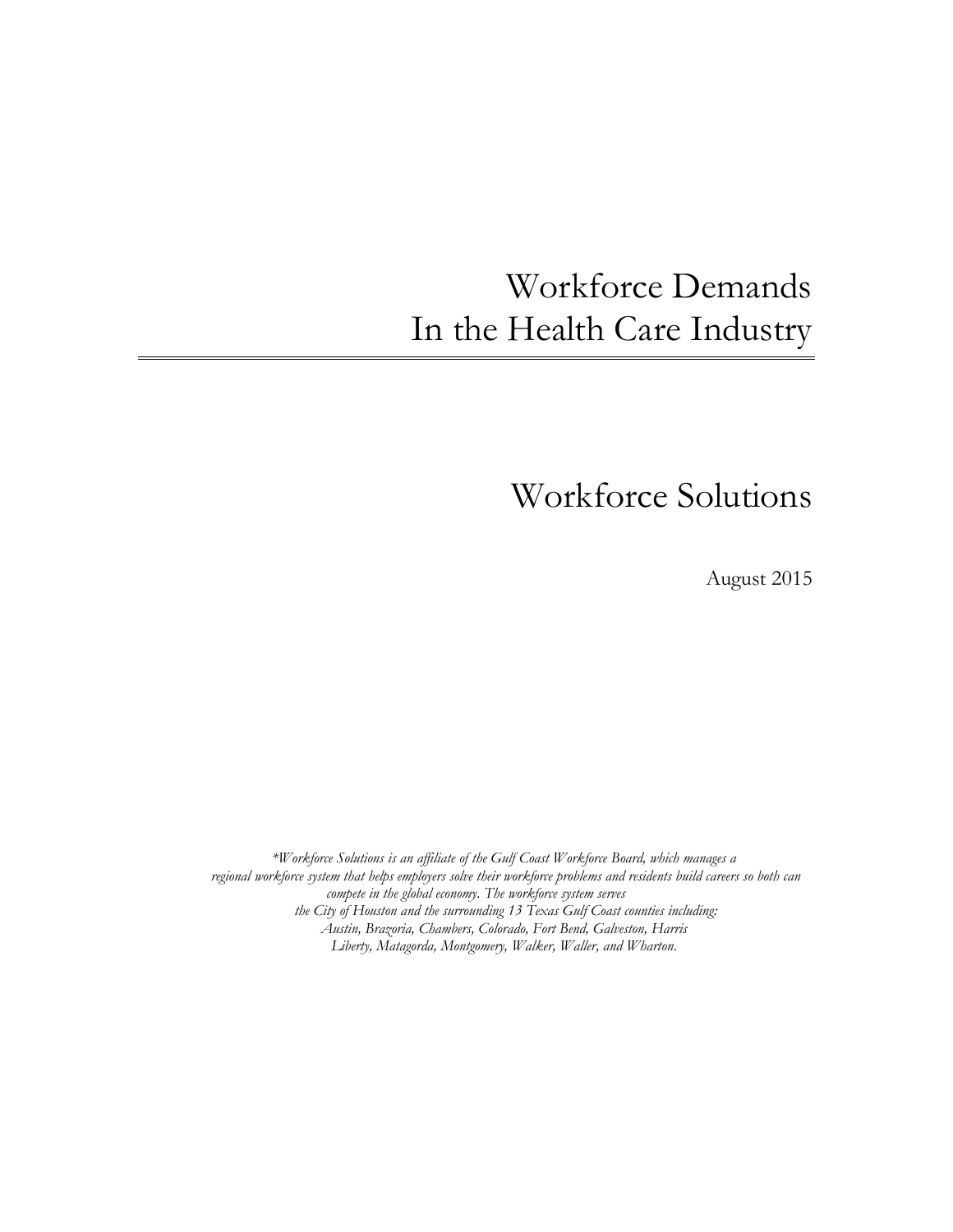This report is intended to provide an overview from a workforce stance on the state of the health care industry, its subsectors, and the challenges the Gulf Coast Region faces now and in the future to serve the industry.

## **An Overview of Health Care**

While the center of attention when discussing the Gulf Coast Region's economy is often focused on the oil and gas industry, the health care industry remains one of the region's most powerful economic forces. The healthcare industry is currently undergoing a major transition period with the implementation of the Affordable Care Act, an aging population, and advances in technology.

The region is home of the Texas Medical Center, the world's largest medical complex that boasts some impressive figures:

- More than 7.2 million visits per year from all over the world
- One baby delivered about every 20 minutes
- 7,000 patient beds
- $\bullet$  106,000 employees

With a population of more than six million that is growing at a pace that more than doubles the nation's, the health care industry is a great source of jobs and will continue to be in the future. Increasing demand is not only driving growth at the Texas Medical Center but also in the suburbs as providers reach out to population demand for more convenient access to hospitals, health clinics, urgent care centers, and specialized medical facilities.

The health care industry provides an extensive range of career opportunities. Growth is projected for numerous occupations throughout the industry, from nursing assistants to medical physicians. Many of these positions offer good wages and have varying education and training requirements ranging anywhere from short term on-the-job training to post-secondary degrees and professional licenses.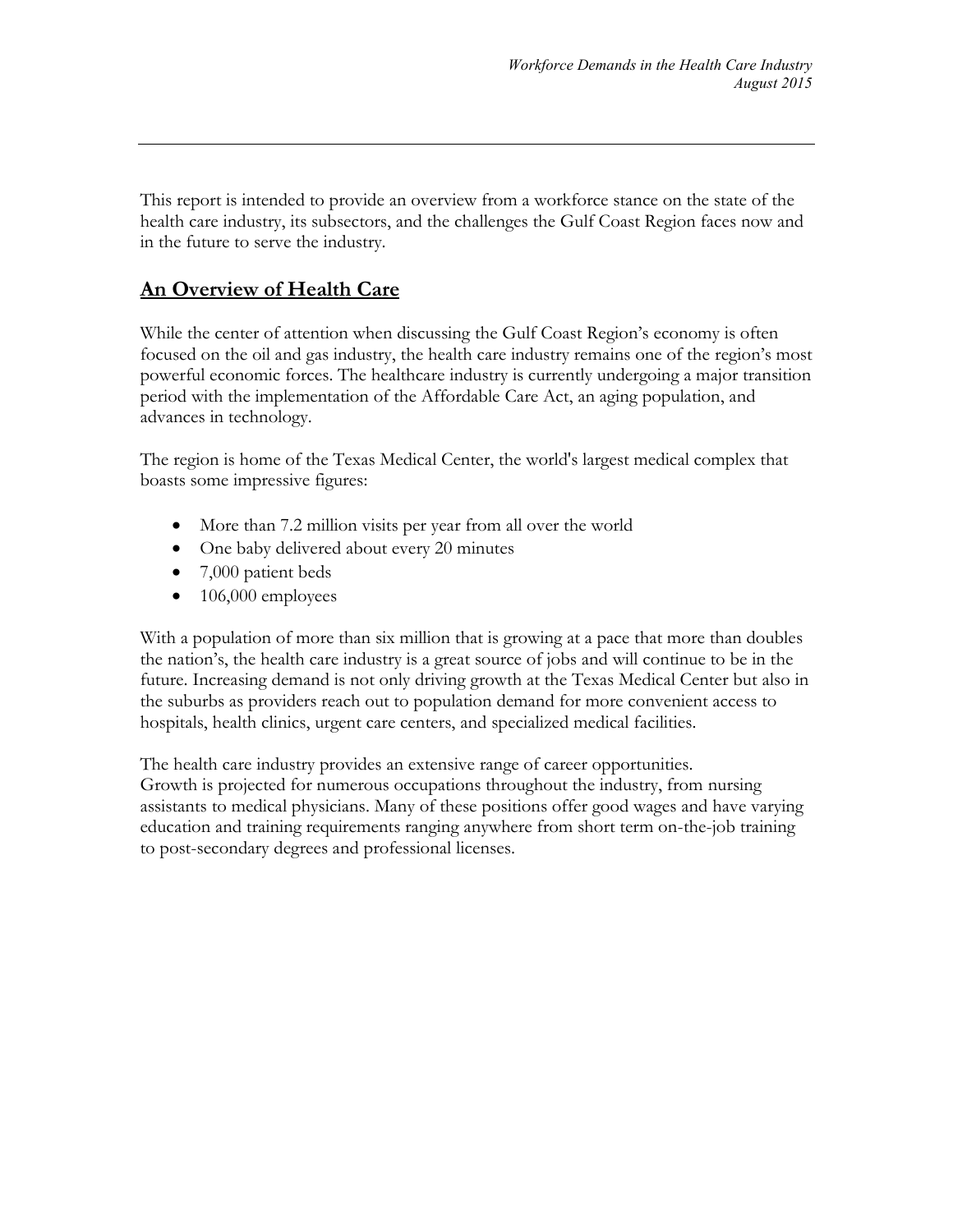## **Economic Cycles and Health Care Employment**

While many industries have a tendency to rise and fall during economic cycles, the **Health Care Industry** continued to prosper throughout historical recessions including the most recent which ended June 2009. This can be seen in Chart 1. The only time in recent history when over-the-year job growth turned negative was a brief period in late 1999.



Source: Texas Workforce Commission LMCI Dept. - Quarterly Census of Employment and Wages.

## **Components of the Health Care Industry**

There are three subsectors of the Health Care Industry: **Ambulatory Health Care Services**, **Hospitals**, and **Nursing and Residential Care Facilities**.

- **Ambulatory Health Care Services** includes physicians, dentists, outpatient care centers, imaging and diagnostic facilities, and home health care services
- **Hospitals** includes general medical and surgical hospitals, psychiatric and substance abuse hospitals, and other (specialty) hospitals
- **Nursing and Residential Care Facilities** provide residential care combined with either nursing, supervisory, or other types of care as required by the residents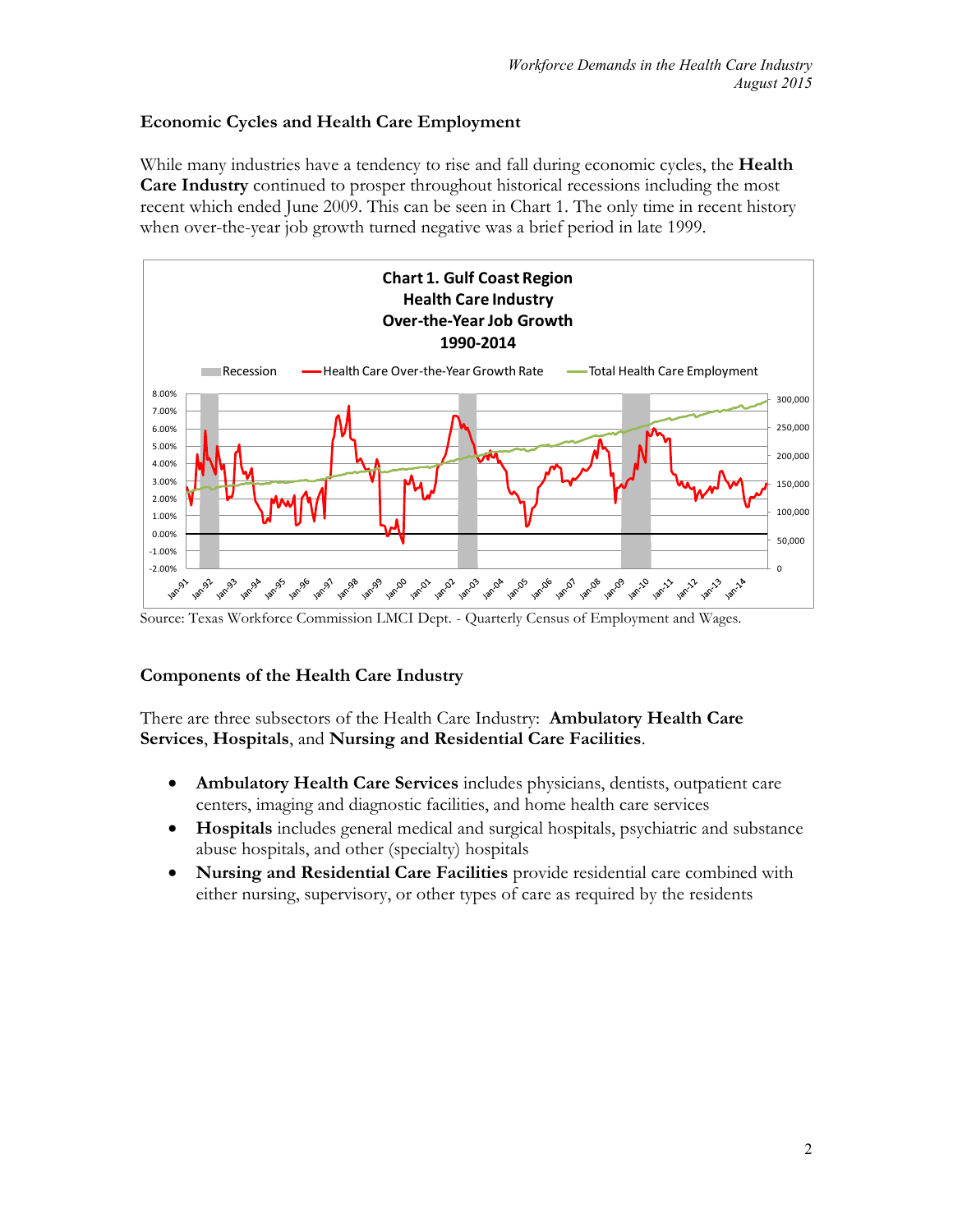## **A Change in the Delivery of Services**

Times are changing and no longer are the days where the majority of surgeries and many medical and diagnostic procedures require a visit to the hospital. Chart 2 shows the percentage of health care jobs by subsector in 1990 and 2014. The share of health care employment in **Hospitals** has fallen from 51.0% in 1990 to 38.4% in 2014 while the share of Ambulatory Health Care Services increased from 36.7% to 49.8%.



Source: Texas Workforce Commission LMCI Dept. - Quarterly Census of Employment and Wages.

While all three subsectors of the health care industry continue to grow, **Ambulatory Health Care Services** has replaced **Hospitals** as the number one job producer in the region, see Chart 3.

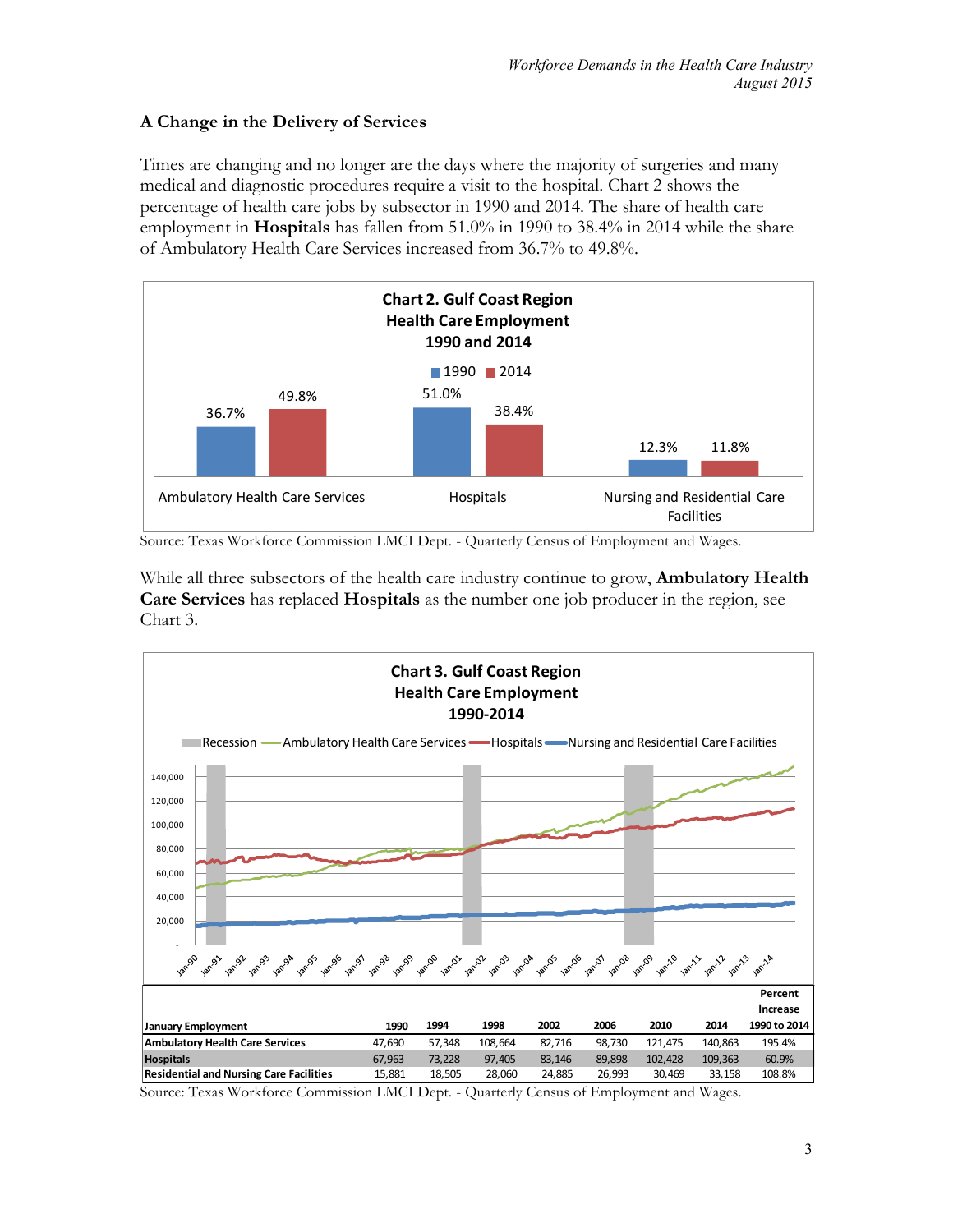Roughly one-third of the employment in **Ambulatory Health Care Services** is found in **Home Health Care**, the fastest growing detailed industry which added more than 35,000 jobs from 1990 to 2014, see Chart 4. As the average life expectancy increases, consumers are looking for care that allows them to stay in their homes. Another one-third of the employment is found in **Offices of Physicians**, which added more than 29,000 jobs from 1990 to 2014. **Outpatient Care Centers** was the second fastest growing detailed industry from 1990 to 2014. Growth at outpatient care centers is also related to increased life expectancies as well as population growth as more and more people seek treatment for chronic conditions.

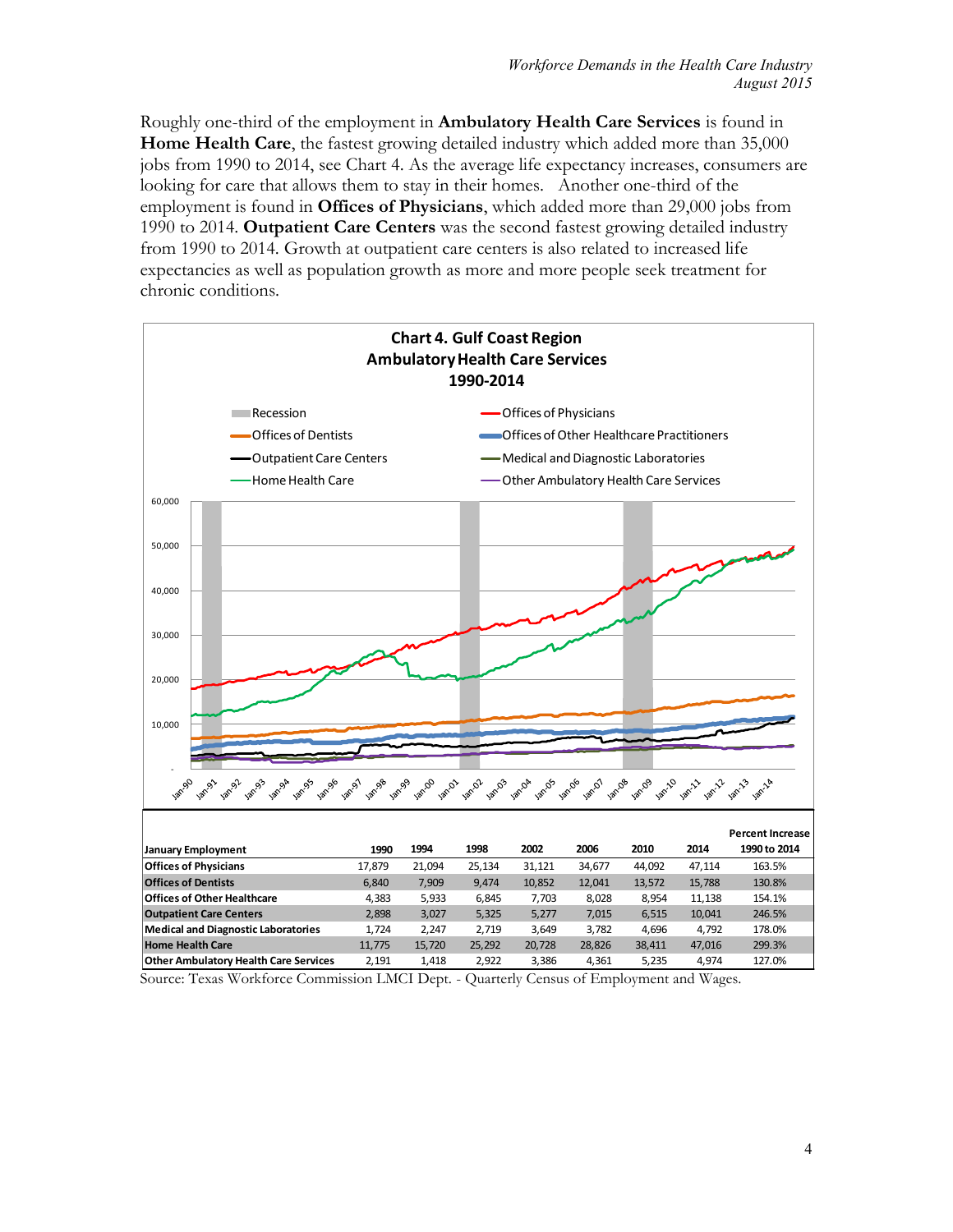**Hospitals** account for the second largest number of jobs in healthcare. The industry has added jobs at a steady but much slower pace than Ambulatory Health Care Services. The majority of employment in Hospitals is found in **General Medical and Surgical Hospitals**  where payrolls increased by nearly 30,000 from 1990 to 2014, see Chart 5. **Other Hospitals** was the fastest growing detailed industry with payrolls rising some 97 percent from 1990 to 2014. Hospitals providing long-term care for the chronically ill, rehabilitation, and restorative services to physically-challenged or disabled people are included in this industry.

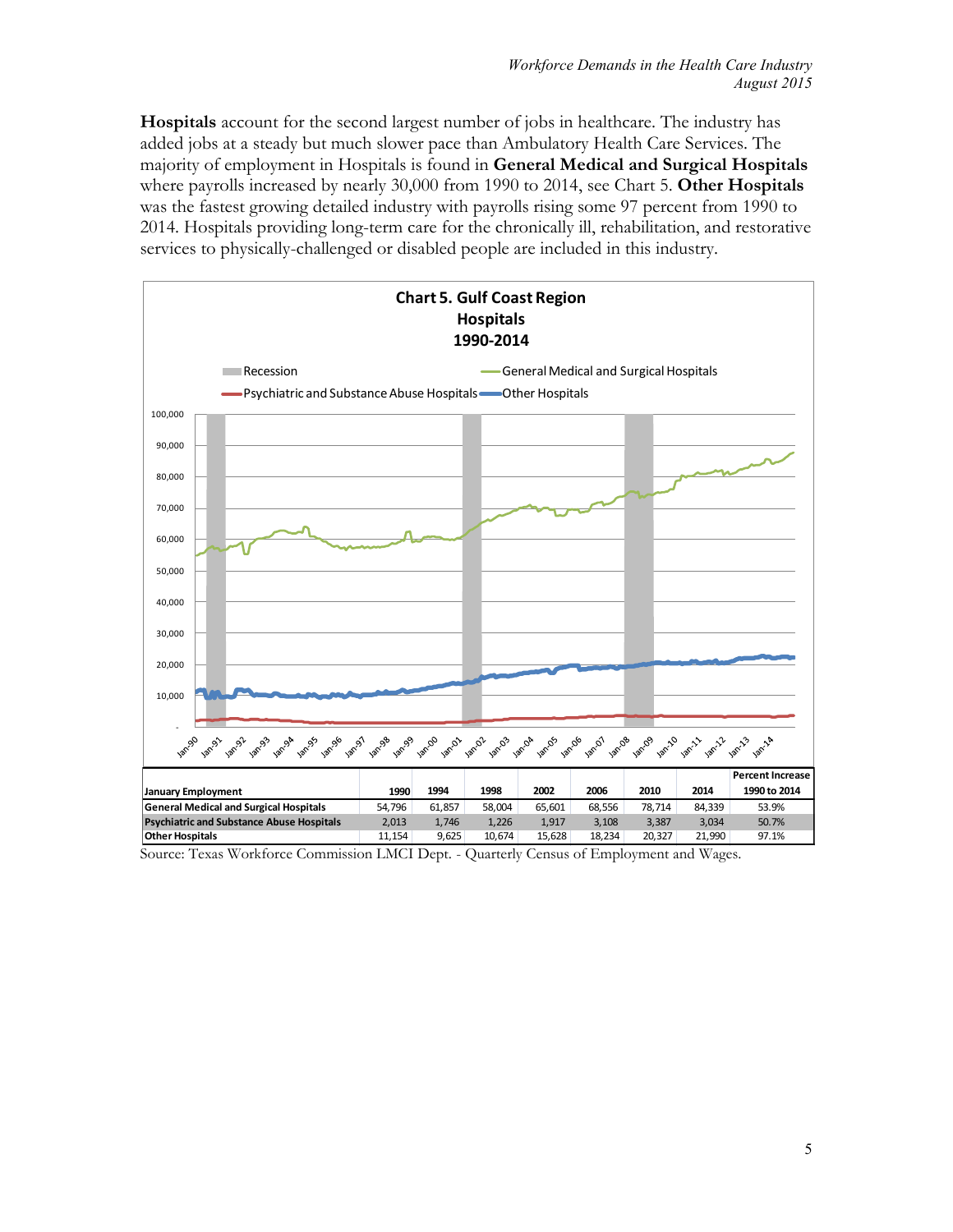Representing the smallest portion of jobs in the health care industry in 2014, about 12 percent, **Nursing and Residential Care Facilities** added jobs at the second fastest pace from 1990 to 2014. More than half of the employment was in **Nursing Care Facilities**  where businesses providing extended care in-patient nursing and rehabilitative services are found, see Chart 6. **Community Care Facilities for the Elderly** added jobs at a pace that triples any other detailed industry sectors in Nursing and Residential Care Facilities from 1990 to 2014.

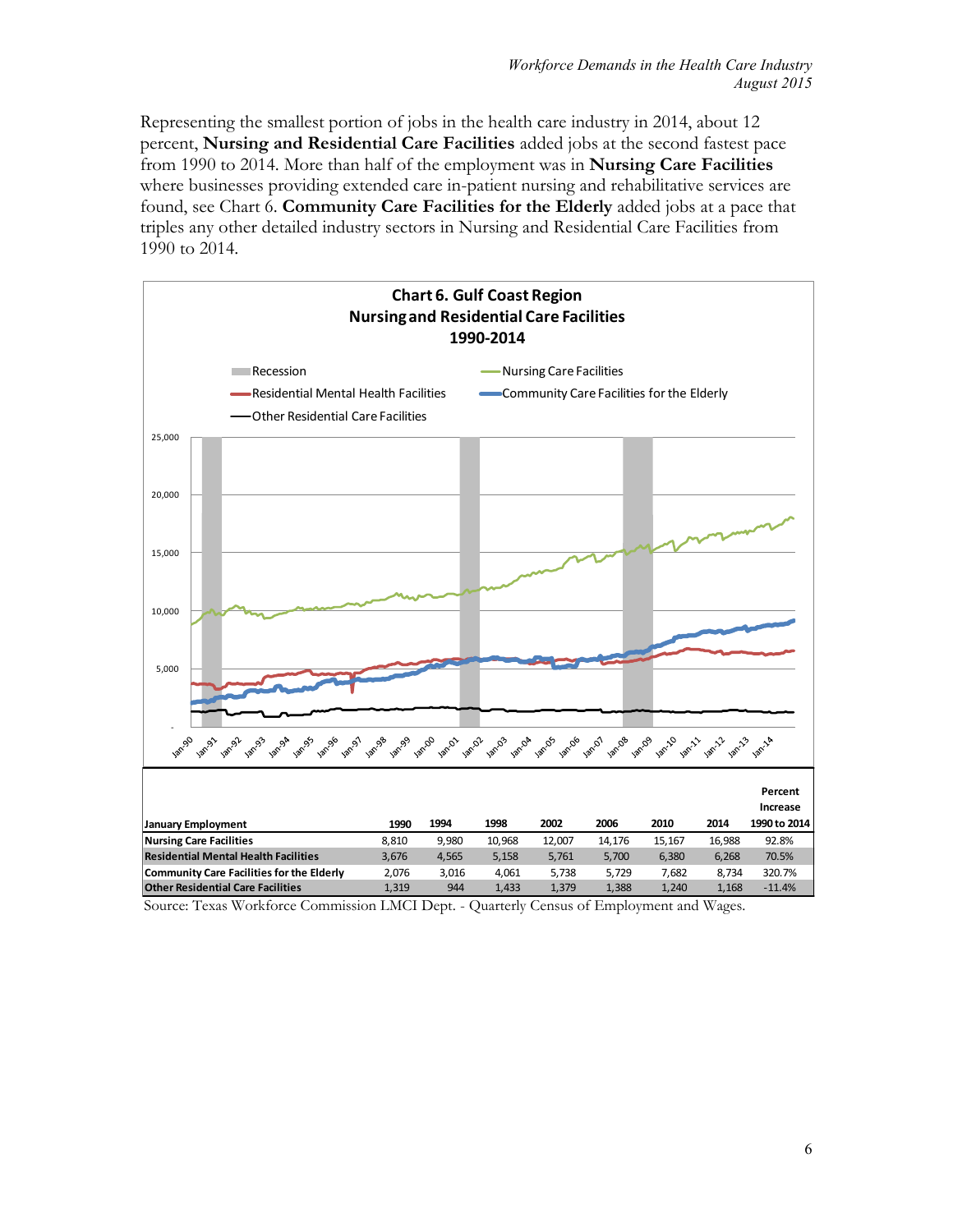## **Wages**

**Hospitals** have the largest concentration of high skilled workers thus offering the highest average pay of \$1,306.61 per week in 2014. Average wages at hospitals also increased at the highest pace since 1990, up 216 percent.

**Ambulatory Health Services** paid the average worker \$929.60 per week in 2014. Average weekly wages in ambulatory health services increased at a much slower pace than hospitals since 1990, up 78.8 percent.

Average weekly wages in **Nursing and Residential Care Facilities** were much lower, \$549.60 in 2014. This industry sector has a high concentration of occupations that help patients perform many basic daily tasks thus requiring lower entry requirements resulting in a much lower average weekly wage.



Source: Texas Workforce Commission LMCI Dept. - Quarterly Census of Employment and Wages.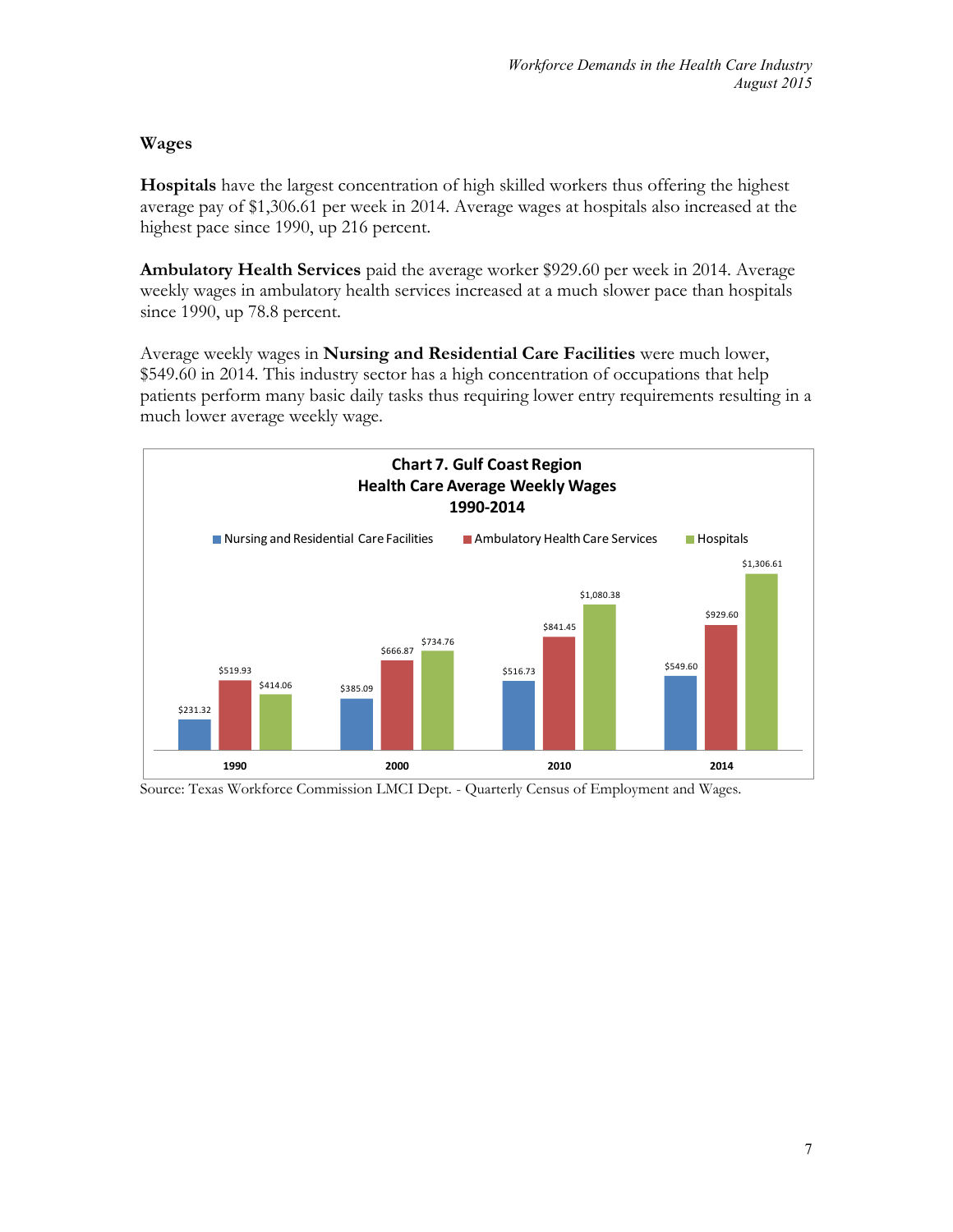## **Challenges**

## **An Aging Workforce**

A large factor which has contributed to recent workforce shortages is an aging population. The percentage of the population that is 55 and over has risen by 6 percent since 2000 and is expected to rise another 2 percent by 2018 to 23.4 percent.

| <b>Population by Age</b> |                            |          |                   |          |                   |               |                   |          |  |
|--------------------------|----------------------------|----------|-------------------|----------|-------------------|---------------|-------------------|----------|--|
|                          | 2010 CENSUS<br>2000 Census |          |                   |          |                   | 2014 ESTIMATE | 2018 FORECAST     |          |  |
|                          | <b>Number</b>              | Percentl | <b>Number</b>     | Percentl | <b>Number</b>     | Percent       | <b>Number</b>     | Percentl |  |
| <b>Total</b>             | 4,854,389                  |          | 100.00% 6,087,133 |          | 100.00% 6,499,962 |               | 100.00% 7,064,464 | 100.00%  |  |
| Age 55+                  | 739,122                    |          | 15.2% 1,156,059   |          | 19.0% 1,378,021   | 21.2%         | 1,650,040         | 23.4%    |  |

The age of the health care workforce is increasing rapidly with the number approaching retirement age compounding the severity of workforce shortages in the region over the recent expansion period. The percentage of workers ages 55 and over in the health care industry nearly doubled from 12 percent in 2000 to 21 percent in 2014, see Chart 8 and 9.



Nearly 58,000 individuals with expertise in the industry are approaching retirement age, see Chart 10.

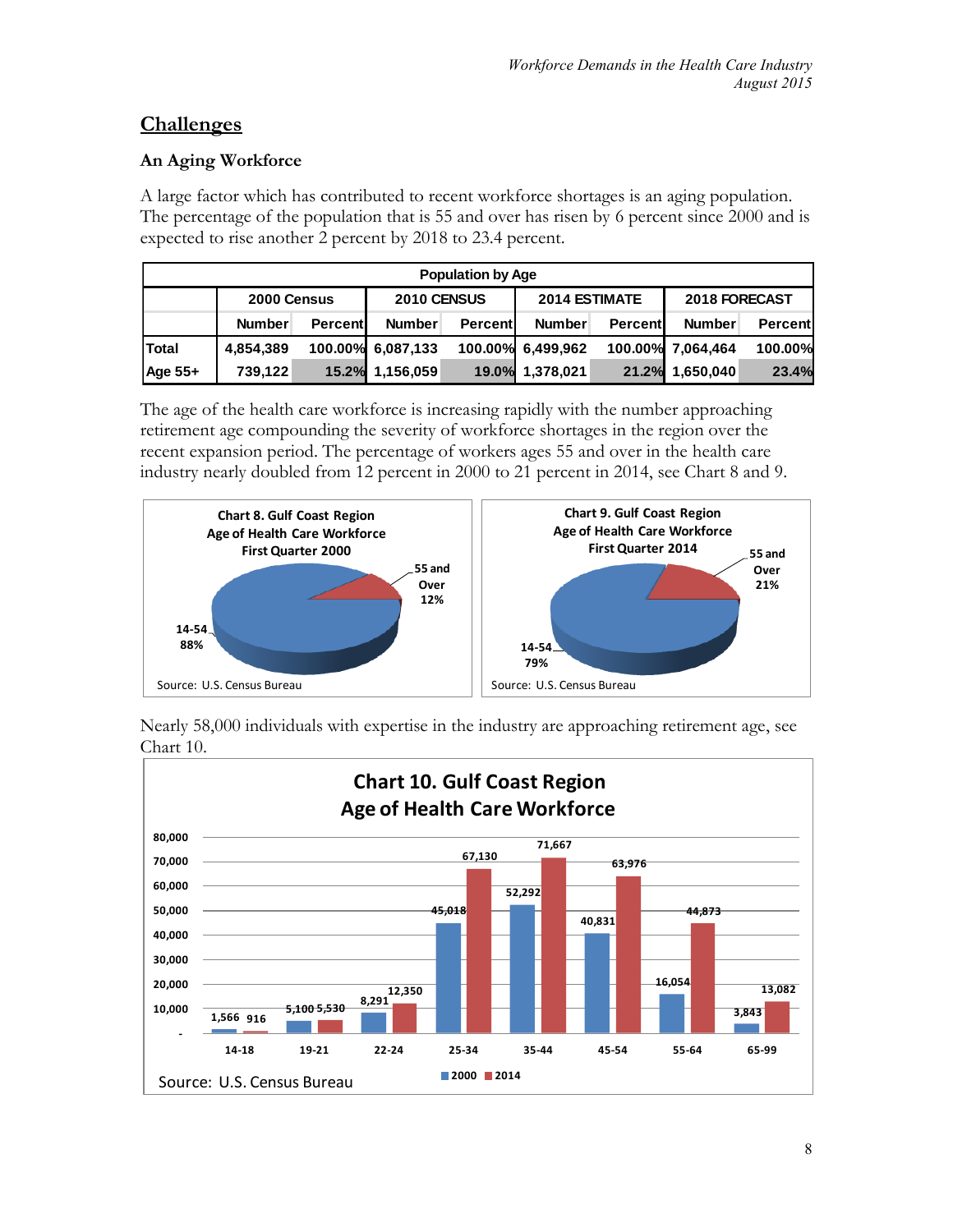## **Technological Advances**

Technological advances are affecting the delivery of health care and prompting changes in the skills required for many health occupations.

- New technologies and medical treatments are becoming more complex with many healthcare workers taking on new roles and new responsibilities
- Advances in health informatics are changing the skills requirements of many healthcare workers and fostering specializations in the industry helping to improve the quality and safety of patient care

## **The Affordable Care Act**

The Affordable Care Act (ACA) is expected to create more demand for healthcare services and change the way services are delivered. The need for primary care workers such as nurses, medical doctors, and nurse practitioners are expected to increase.

## **Educational Capacity**

A lack of training capacity continues to be a problem with long waiting lists for many programs. Expansion of local educational opportunities has been difficult due to funding, faculty, classroom, laboratory and clinical space.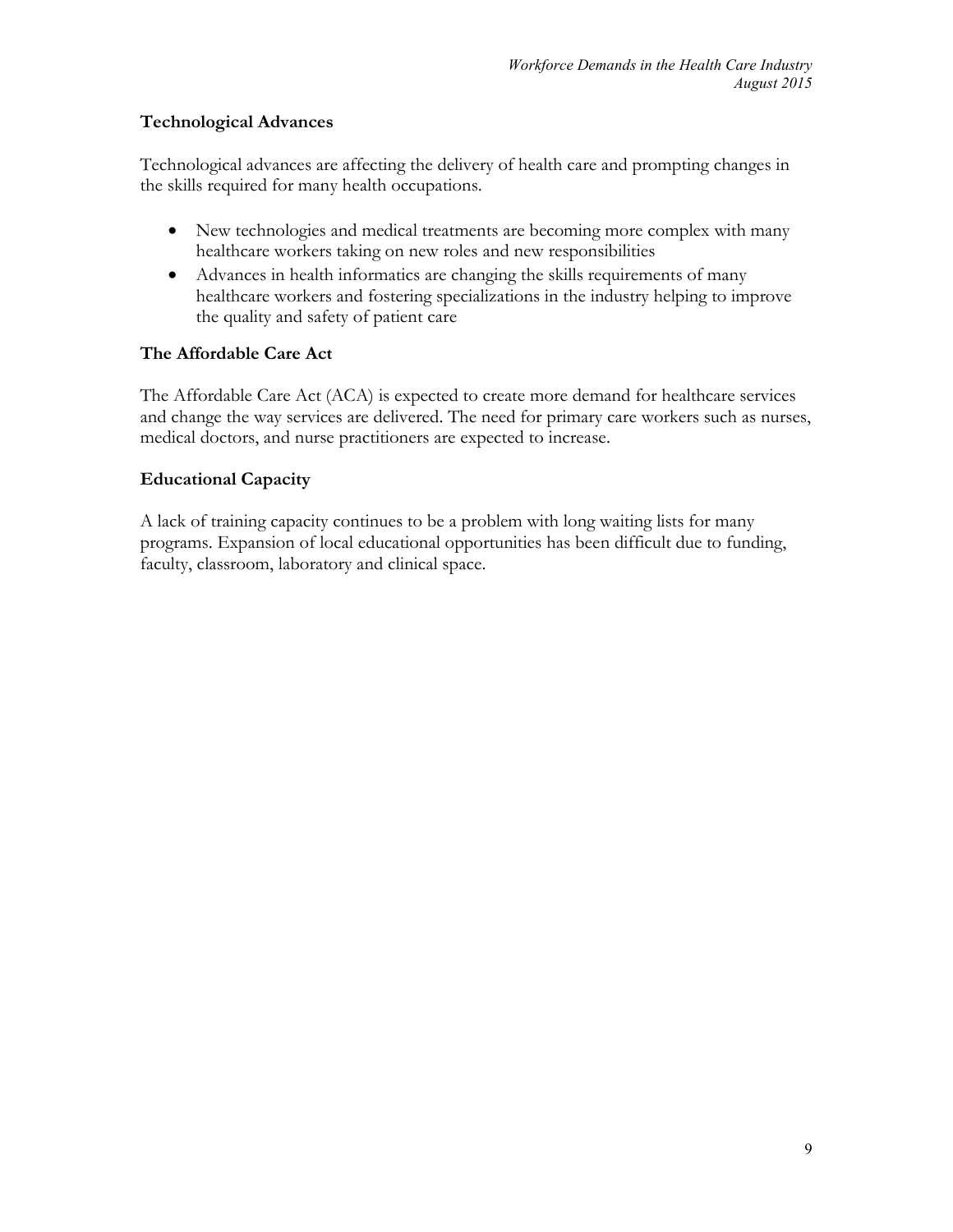## **The Future of Health Care**

The health care industry has been a stable career choice for decades. This is in part due to the fact that people need health services regardless of the state of the economy. Add in the rapidly growing population and the result is a much higher than average pace of growth than most industries.

In 2012, there were more than 268,000 jobs in the health care industry according to estimates produced by the Texas Workforce Commission, see Table 1. It is projected to add more jobs, nearly 88,000, than any other major industry between 2012 and 2022.

**Ambulatory Health Care Services** are expected to increase payrolls by 37.4 percent from 2012 to 2022 and will account for the largest number of jobs in healthcare representing about 52 percent of total healthcare employment in 2022. Employers in this industry include offices of physicians, dentists, and other health practitioners.

**Hospitals** are expected to increase payrolls by 28.7 percent from 2012 to 2022 and will account for about 37 percent of total healthcare employment in 2022.

**Nursing & Residential Care Facilities** are expected to increase payrolls by 25.7 percent from 2012 to 2022 and will account for about 11 percent of total healthcare employment in 2022.

| Industry |                                                        | Annual Average Employment |         | Number | Pecent      |
|----------|--------------------------------------------------------|---------------------------|---------|--------|-------------|
| Code     | <b>Industry Title</b>                                  | 2012                      | 2022    | Change | Change      |
|          | Total Health Care                                      | 268,150                   | 355,990 | 87,840 | 32.8%       |
| 621      | <b>Ambulatory Health Care Services</b>                 | 135,230                   | 185,800 | 50,570 | 37.4%       |
| 6211     | Offices of Physicians                                  | 46.410                    | 63.310  | 16.900 | 36.4%       |
| 6212     | Offices of Dentists                                    | 15,130                    | 19.110  | 3.980  | 26.3%       |
| 6213     | Offices of Other Health Practitioners                  | 10.560                    | 13.770  |        | 3.210 30.4% |
| 6214     | <b>Outpatient Care Centers</b>                         | 7.860                     | 13,140  |        | 5,280 67.2% |
| 6215     | Medical & Diagnostic Laboratories                      | 4,760                     | 6.750   | 1.990  | 41.8%       |
| 6216     | Home Health Care Services                              | 46,520                    | 64.440  | 17.920 | 38.5%       |
| 6219     | Other Ambulatory Health Care Services                  | 3,990                     | 5,280   | 1,290  | 32.3%       |
| 622      | Hospitals, Public & Private                            | 102.260                   | 131.650 | 29.390 | 28.7%       |
| 6221     | General Medical & Surgical Hospitals, Public & Private | 77,730                    | 99.700  | 21.970 | 28.3%       |
| 623      | Nursing & Residential Care Facilities                  | 30,660                    | 38.540  | 7.880  | 25.7%       |
| 6231     | Nursing Care Facilities, Skilled Nursing               | 16,660                    | 21,730  | 5.070  | 30.4%       |
| 6232     | <b>Residential Mental Facilities</b>                   | 4,240                     | 4.940   | 700    | 16.5%       |
| 6233     | Continuing Care & Assisted Living Facilities           | 8,360                     | 10.230  |        | 1.870 22.4% |
| 6239     | <b>Other Residential Care Facilities</b>               | 1.410                     | 1.640   | 230    | 16.3%       |

#### **Table 1. Gulf Coast Region Projections**

Source: Texas Workforce Commission LMCI Dept.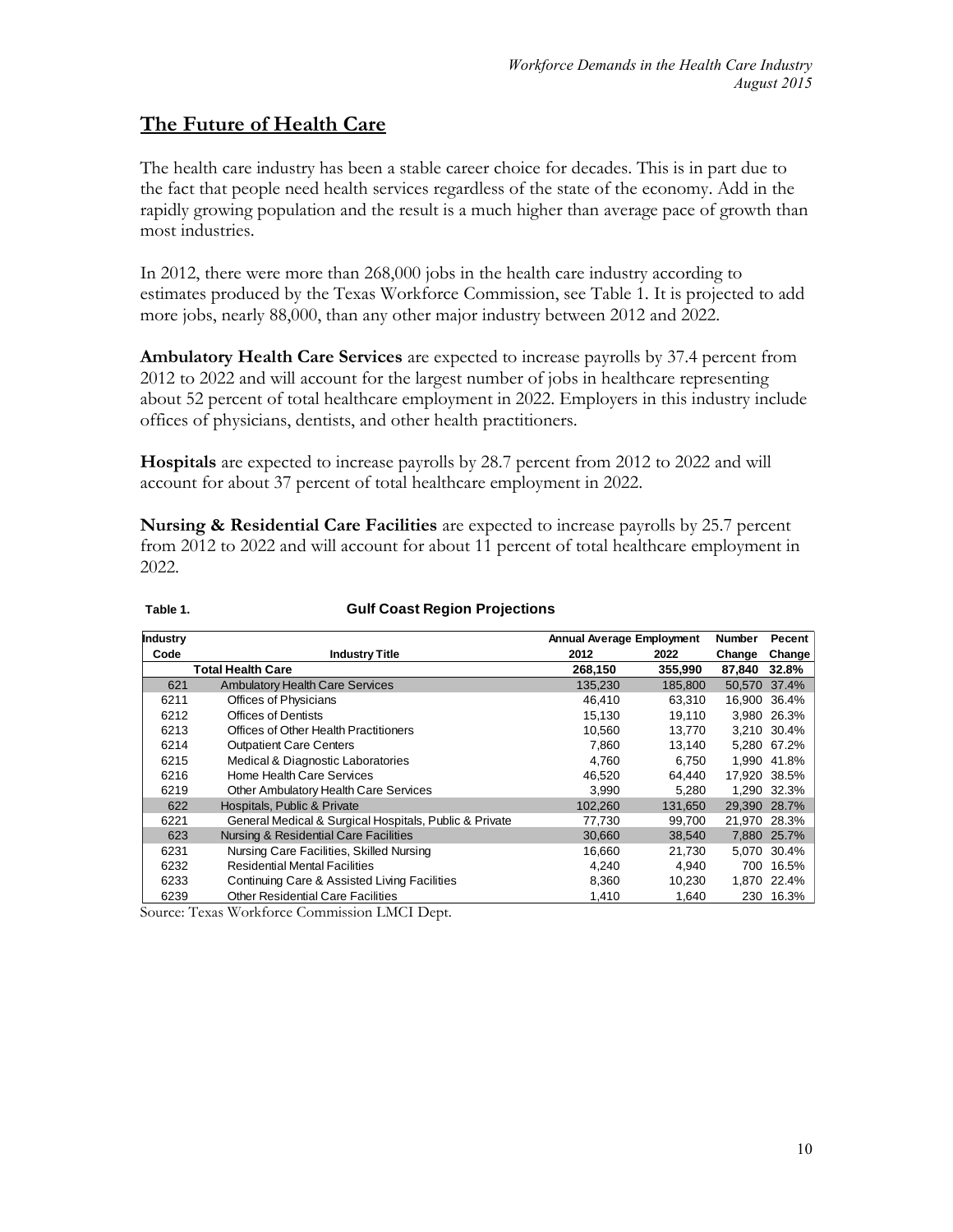## **Occupational Demand in the Health Care Industry**

Table 2 represents the top 20 health care related occupations in the health care industry and their estimated growth across **all** industries from 2012 to 2022.

|           |                                                  |        |        | 10 Year                 |                    | Total            |                       |       |
|-----------|--------------------------------------------------|--------|--------|-------------------------|--------------------|------------------|-----------------------|-------|
| OCC. CODE | <b>OCCUPATIONAL TITLE</b>                        | 2012   | 2022   | <b>Number</b><br>Change | 10 Year Pct<br>Chg | Annual<br>Demand | 2014 Ava<br>Hrly Wage |       |
| 29-1141   | <b>Registered Nurse</b>                          | 45.160 | 58.710 | 13,550                  | 30.0%              | 2,230            | \$                    | 36.19 |
| 39-9021   | <b>Personal Care Aides</b>                       | 40.090 | 55,770 | 15.680                  | 39.1%              | 1.855            | $\mathbf{\hat{s}}$    | 8.52  |
| 43-6013   | <b>Medical Secretaries</b>                       | 18,950 | 26.880 | 7,930                   | 41.8%              | 1,025            | \$                    | 15.48 |
| 31-1014   | <b>Nursing Assistants</b>                        | 18.210 | 23,670 | 5,460                   | 30.0%              | 890              | \$                    | 12.17 |
| 31-9092   | <b>Medical Assistants</b>                        | 12,210 | 16,330 | 4,120                   | 33.7%              | 645              | \$                    | 14.06 |
| 29-2061   | Licensed Practical & Licensed Vocational Nurses  | 15.100 | 19,400 | 4.300                   | 28.5%              | 800              | $\mathfrak{L}$        | 23.30 |
| 31-1011   | Home Health Aides                                | 9.480  | 13,160 | 3.680                   | 38.8%              | 550              | \$                    | 9.79  |
| 31-9091   | <b>Dental Assistants</b>                         | 5.600  | 6.930  | 1.330                   | 23.8%              | 250              | \$                    | 16.64 |
| 29-1069   | Physicians & Surgeons, All Other                 | 4.360  | 5.760  | 1.400                   | 32.1%              | 250              | \$                    | 96.91 |
| 11-9111   | Medical & Health Services Managers               | 4.540  | 5,910  | 1,370                   | 30.2%              | 245              | \$                    | 52.19 |
| 29-2021   | Dental Hygienists                                | 3.020  | 3.980  | 960                     | 31.8%              | 170              | \$                    | 35.33 |
| 29-2034   | Radiologic Technologies                          | 3.250  | 4,290  | 1040                    | 32.0%              | 150              | \$                    | 26.46 |
| 29-2071   | Medical Records & Health Information Technicians | 3,970  | 5,190  | 1,220                   | 30.7%              | 225              | \$                    | 19.44 |
| 29-2041   | <b>Emergency Medical Technicians</b>             | 3,550  | 4,570  | 1020                    | 28.7%              | 195              | \$                    | 16.85 |
| 29-2011   | Medical & Clinical Laboratory Technologists      | 3,230  | 4.060  | 830                     | 25.7%              | 170              | \$                    | 28.75 |
| 29-2012   | Medical & Clinincal Laboratory Technicians       | 2,700  | 3,810  | 1110                    | 41.1%              | 180              | $\mathfrak{L}$        | 19.11 |
| 29-2055   | <b>Surgical Technologists</b>                    | 2,190  | 3,070  | 880                     | 40.2%              | 110              | \$                    | 22.09 |
| 29-1126   | <b>Respiratory Therapists</b>                    | 2,610  | 3,400  | 790                     | 30.3%              | 120              | \$                    | 27.80 |
| 29-1123   | Physical Therapists                              | 2,780  | 3,690  | 910                     | 32.7%              | 160              | \$                    | 43.30 |
| 31-9097   | Phlebotomists                                    | 1,930  | 2,570  | 640                     | 33.2%              | 100              | \$                    | 15.25 |

#### Table 2. *Gulf Coast Region* **Top 20 Health Occupations**

Source: Texas Workforce Commission LMCI Dept.

Eight of the top 20 health care occupations are currently on the Gulf Coast Workforce Board's list of targeted high-skill high-growth occupations:

- Registered Nurse
- Licensed Practical & Licensed Vocational Nurses
- Radiologic Technologists and Technicians
- Medical Records & Health Information Technicians
- Medical & Clinical Laboratory Technologists
- Respiratory Therapists
- Physical Therapists
- Physicians & Surgeons, All Other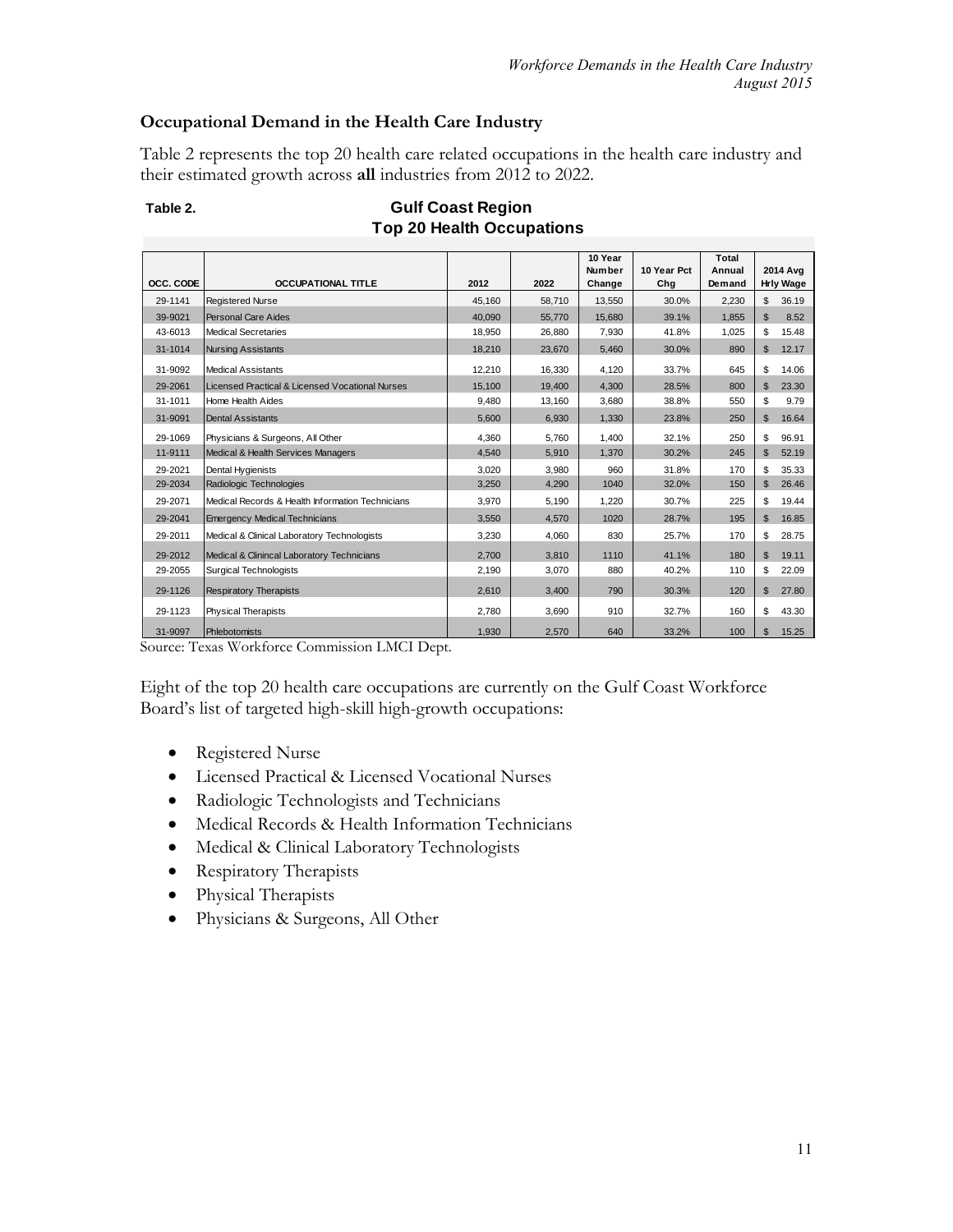## **Occupational Demand for Ambulatory Health Care Services (NAICS 621)**

Table 3 represents the top 20 occupations in the ambulatory health care services subsector and their projected employment levels in 2012 and 2022. Total demand for each occupation is actually higher since replacement demand data by industry is unavailable.

| OCC.        |                                                             |        |        | 10 Year<br><b>Number</b> | 10 Year | 2014 Ava              |
|-------------|-------------------------------------------------------------|--------|--------|--------------------------|---------|-----------------------|
| <b>CODE</b> | <b>OCCUPATIONAL TITLE</b>                                   | 2012   | 2022   | Change                   | Pct Chg | Hrly Wage             |
| 39-9021     | Personal Care Aides                                         | 25.440 | 36,220 | 10.780                   | 42.4%   | \$19.66               |
| 43-6013     | Medical Secretaries                                         | 12.540 | 18.160 | 5.620                    | 44.8%   | \$<br>15.48           |
| 31-9092     | Medical Assistants                                          | 8.900  | 12.160 | 3,260                    | 36.6%   | \$<br>14.06           |
| 29-1141     | <b>Registered Nurses</b>                                    | 7.770  | 10.570 | 2.800                    | 36.0%   | 36.19<br>\$           |
| 31-1011     | Home Health Aides                                           | 6,490  | 9.240  | 2,750                    | 42.4%   | \$<br>9.79            |
| 29-2061     | Licensed Practical & Licensed Vocational Nurses             | 5.550  | 7.180  | 1,630                    | 29.4%   | \$<br>23.30           |
| 31-9091     | <b>Dental Assistants</b>                                    | 5.250  | 6.500  | 1.250                    | 23.8%   | 16.54<br>\$           |
| 43-3021     | <b>Billing &amp; Posting Clerks</b>                         | 2,750  | 3,780  | 1,030                    | 37.5%   | 18.26<br>\$           |
| 29-1069     | Physicians & Surgeons, All Other                            | 2.670  | 3,710  | 1.040                    | 39.0%   | \$<br>96.91           |
| 43-9061     | <b>Office Clerks, General</b>                               | 3.190  | 3.700  | 510                      | 16.0%   | \$<br>16.41           |
| 29-2021     | Dental Hygienists                                           | 2.700  | 3.560  | 860                      | 31.9%   | \$<br>35.33           |
| 43-4171     | Receptionists & Information Clerks                          | 2.540  | 3.490  | 950                      | 37.4%   | 12.93<br>\$           |
| 31-1014     | <b>Nursing Assistants</b>                                   | 2,250  | 3,490  | 1.240                    | 55.1%   | 12.17<br>\$           |
| 29-2041     | Emergency Medical Technicians & Paramedics                  | 1.790  | 2.460  | 670                      | 37.4%   | \$<br>16.85           |
| 29-1021     | Dentists, General                                           | 1,570  | 1,940  | 370                      | 23.6%   | \$<br>82.59           |
| 29-2071     | Medical Records & Health Information Technicians            | 1.200  | 1.640  | 440                      | 36.7%   | 19.44<br>$\mathbb{S}$ |
| 43-6011     | Executive Secretaries & Executive Administrative Assistants | 1,370  | 1,620  | 250                      | 18.2%   | 27.10<br>\$           |
| 29-2034     | Radiologic Technologists                                    | 1.100  | 1.570  | 470                      | 42.7%   | $\mathbf{E}$<br>26.46 |
| 29-1171     | Nurse Practitioners                                         | 980    | 1.470  | 490                      | 50.0%   | \$<br>52.05           |
|             | 29-1062 Family & General Practitioners                      | 1,100  | 1,410  | 310                      | 28.2%   | $\mathbb{S}$<br>97.46 |

**Table 3. Gulf Coast Region Top 20 Occupations - Ambulatory Health Care Services**

Source: Texas Workforce Commission LMCI Dept.

Six of the top 20 ambulatory health care services occupations are currently on the Gulf Coast Workforce Board's list of targeted high-skill high-growth occupations:

- Registered Nurses
- Licensed Practical & Licensed Vocational Nurses
- Physicians & Surgeons, All Other
- Medical Records & Health Information Technicians
- Radiologic Technologists and Technicians
- Family & General Practitioners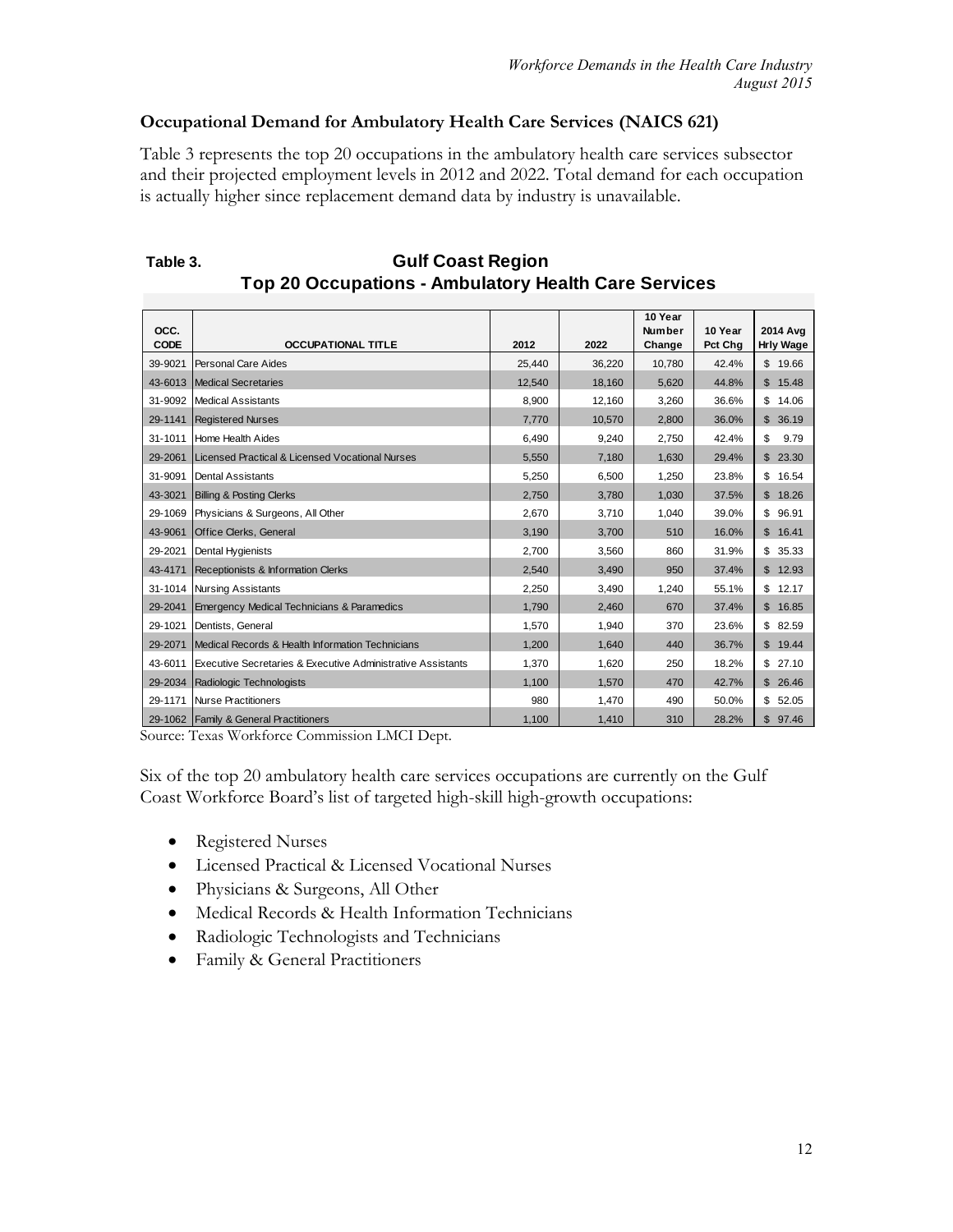## **Occupational Demand for Hospitals (NAICS 622)**

Table 4 represents the top 20 occupations in the hospitals subsector and their projected employment levels in 2012 and 2022. Total demand for each occupation is actually higher since replacement demand data by industry is unavailable.

| OCC.    |                                                        |        |        | 10 Year<br>Number | 10 Year Pct | 2014 Avg               |
|---------|--------------------------------------------------------|--------|--------|-------------------|-------------|------------------------|
| CODE    | <b>OCCUPATIONAL TITLE</b>                              | 2012   | 2022   | Change            | Chg         | <b>Hrly Wage</b>       |
| 29-1141 | <b>Registered Nurses</b>                               | 28,820 | 37,520 | 8,700             | 30.2%       | \$36.19                |
| 43-6013 | Medical Secretaries                                    | 4.570  | 6,300  | 1,730             | 37.9%       | \$<br>15.48            |
| 31-1014 | <b>Nursing Assistants</b>                              | 4.800  | 6.130  | 1.330             | 27.7%       | \$<br>12.17            |
| 29-2061 | Licensed Practical & Licensed Vocational Nurses        | 3,450  | 4,050  | 600               | 17.4%       | \$23.30                |
| 29-2011 | Medical & Clinical Laboratory Technologists            | 2.660  | 3.370  | 710               | 26.7%       | \$<br>28.75            |
| 31-9092 | Medical Assistants                                     | 1.880  | 2.410  | 530               | 28.2%       | \$<br>14.60            |
| 29-2034 | Radiologic Technologists                               | 1,790  | 2,290  | 500               | 27.9%       | \$26.46                |
| 29-1126 | <b>Respiratory Therapists</b>                          | 1,770  | 2,270  | 500               | 28.2%       | \$<br>27.80            |
| 11-9111 | Medical & Health Services Managers                     | 1.610  | 2,090  | 480               | 29.8%       | \$52.19                |
| 29-2055 | <b>Surgical Technologists</b>                          | 1,470  | 2,080  | 610               | 41.5%       | \$<br>22.09            |
| 37-2011 | Janitors & Cleaners, Ex. Maids & Housekeeping Cleaners | 1.620  | 2.060  | 440               | 27.2%       | \$<br>10.06            |
| 29-2071 | Medical Records & Health Information Technicians       | 1.580  | 2.050  | 470               | 29.7%       | \$19.44                |
| 29-1051 | Pharmacists                                            | 1,380  | 1,900  | 520               | 37.7%       | \$<br>55.44            |
| 29-2052 | <b>Pharmacy Technicians</b>                            | 1.380  | 1.780  | 400               | 29.0%       | \$<br>15.86            |
| 31-1013 | <b>Psychiatric Aides</b>                               | 1.360  | 1.620  | 260               | 19.1%       | \$<br>11.83            |
| 37-2012 | Maids & Housekeeping Cleaners                          | 1.230  | 1,590  | 360               | 29.3%       | $\mathfrak{L}$<br>9.06 |
| 29-1123 | <b>Physical Therapists</b>                             | 1.090  | 1,420  | 330               | 30.3%       | \$<br>43.30            |
| 43-3021 | <b>Billing &amp; Posting Clerks</b>                    | 1.110  | 1.420  | 310               | 27.9%       | \$<br>18.26            |
| 43-9061 | Office Clerks, General                                 | 1,020  | 1,120  | 100               | 9.8%        | \$<br>16.41            |
| 43-4051 | Customer Service Representatives                       | 840    | 1.070  | 230               | 27.4%       | \$<br>15.87            |

## Table 4. **Gulf Coast Region Top 20 Occupations - Hospitals**

Source: Texas Workforce Commission LMCI Dept.

Seven of the top 20 hospital occupations are currently on the Gulf Coast Workforce Board's list of targeted high-skill high-growth occupations:

- Registered Nurses
- Licensed Practical & Licensed Vocational Nurses
- Medical & Clinical Laboratory Technologists
- Radiologic Technologists
- Respiratory Therapists
- Medical Records & Health Information Technicians
- Physical Therapists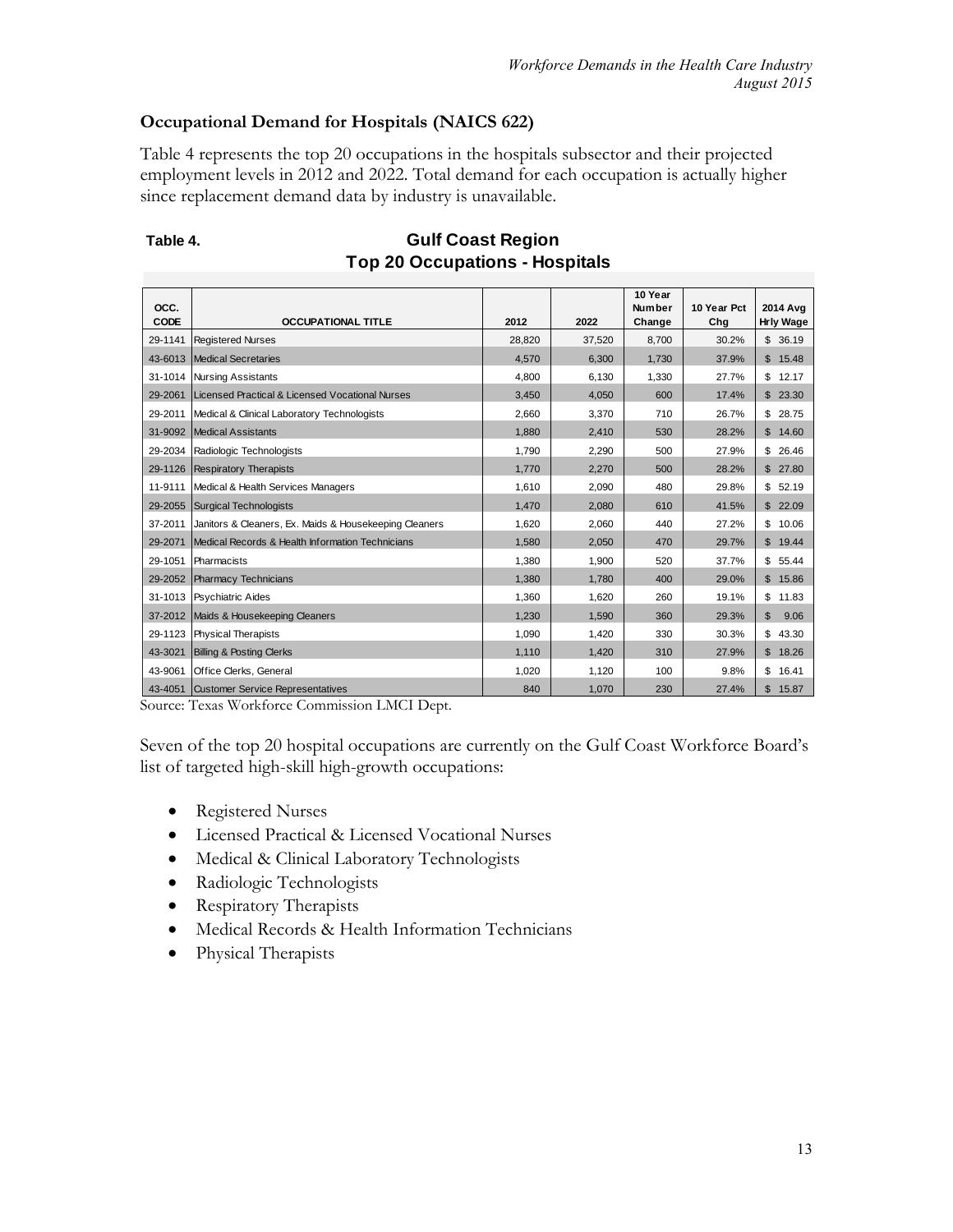#### **Occupational Demand for Nursing and Residential Care Facilities (NAICS 623)**

Table 5 represents the top 20 occupations in the nursing and residential care facilities subsector and their projected employment levels in 2012 and 2022. Total demand for each occupation is actually higher since replacement demand data by industry is unavailable.

|              |                                                              |       |       | 10 Year                 |                    |                       |
|--------------|--------------------------------------------------------------|-------|-------|-------------------------|--------------------|-----------------------|
| OCC.<br>CODE | <b>OCCUPATIONAL TITLE</b>                                    | 2012  | 2022  | <b>Number</b><br>Change | 10 Year Pct<br>Chg | 2014 Ava<br>Hrly Wage |
| 31-1014      | <b>Nursing Assistants</b>                                    | 7,420 | 9,110 | 1.690                   | 22.8%              | \$<br>12.17           |
| 29-2061      | Licensed Practical & Licensed Vocational Nurses              | 3.330 | 4.710 | 1.380                   | 41.4%              | \$<br>23.30           |
| 39-9021      | Personal Care Aides                                          | 3,140 | 3,800 | 660                     | 21.0%              | \$<br>8.52            |
| 37-2012      | Maids & Housekeeping Cleaners                                | 1.310 | 1.700 | 390                     | 29.8%              | \$<br>9.06            |
| 29-1141      | <b>Registered Nurses</b>                                     | 1,030 | 1,350 | 320                     | 31.1%              | \$<br>36.19           |
| 35-2012      | Cooks, Institution & Cafeteria                               | 1,010 | 1,270 | 260                     | 25.7%              | 11.18<br>\$           |
| $31 - 1011$  | Home Health Aides                                            | 690   | 890   | 200                     | 29.0%              | \$<br>9.79            |
| 35-3041      | Food Servers, Nonrestaurant                                  | 630   | 850   | 220                     | 34.9%              | \$<br>9.52            |
| 39-9041      | <b>Residential Advisors</b>                                  | 550   | 640   | 90                      | 16.4%              | \$<br>11.83           |
| 51-6011      | Laundry & Dry-Cleaning Workers                               | 440   | 580   | 140                     | 31.8%              | \$<br>9.94            |
| 49-9071      | Maintenance & Repair Workers, General                        | 410   | 520   | 110                     | 26.8%              | \$<br>17.94           |
| 31-9092      | Medical Assistants                                           | 390   | 510   | 120                     | 30.8%              | \$<br>14.06           |
| 39-9032      | <b>Recreation Workers</b>                                    | 390   | 510   | 120                     | 30.8%              | \$<br>11.78           |
| 35-2021      | <b>Food Preparation Workers</b>                              | 490   | 470   | $-20$                   | $-4.1%$            | 9.82<br>\$            |
| 31-1015      | <b>Orderlies</b>                                             | 350   | 460   | 110                     | 31.4%              | \$<br>11.31           |
| 43-9061      | <b>Office Clerks, General</b>                                | 340   | 390   | 50                      | 14.7%              | \$<br>16.41           |
| 35-3021      | Combined Food Preparation & Serving Workers, Incl. Fast Food | 260   | 350   | 90                      | 34.6%              | \$<br>8.79            |
| 11-9111      | Medical & Health Services Managers                           | 240   | 310   | 70                      | 29.2%              | \$<br>52.19           |
| 31-1013      | <b>Psychiatric Aides</b>                                     | 250   | 290   | 40                      | 16.0%              | \$<br>11.83           |
|              | 29-2071 Medical Records & Health Information Technicians     | 220   | 280   | 60                      | 27.3%              | \$<br>19.44           |

Table 5. **Gulf Coast Region Top 20 Occupations - Nursing and Residential Care Facilities**

Source: Texas Workforce Commission LMCI Dept.

Two of the top 20 nursing and residential care facilities occupations are currently on the Gulf Coast Workforce Board's list of targeted high-skill high-growth occupations:

- Registered Nurses
- Licensed Practical & Licensed Vocational Nurses